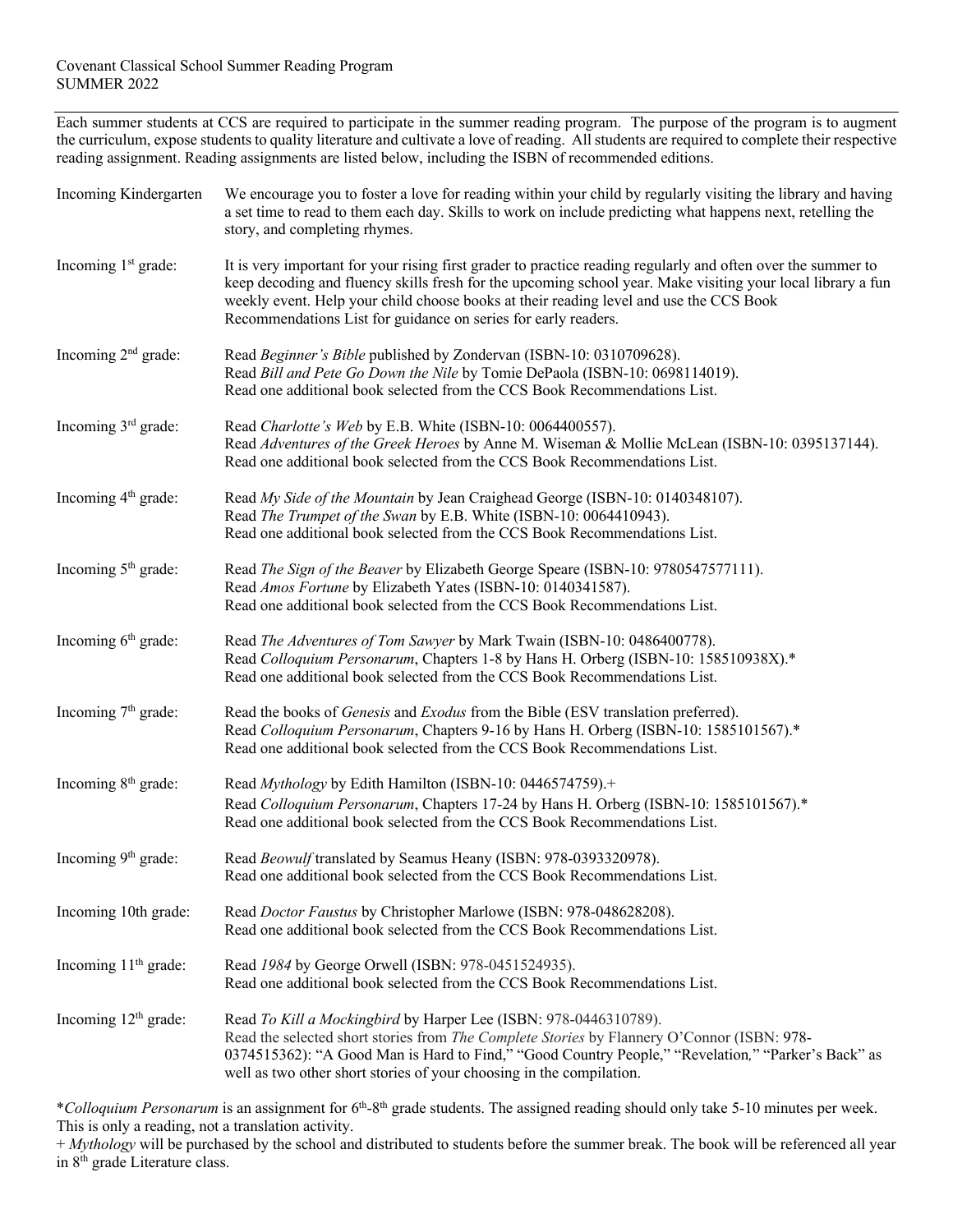### **For incoming Kindergarten students:**

As the school year approaches, consider reading books about kindergarten and becoming independent, such as:

*Kindergarten, Here I Come!* by David Steinberg *The Kissing Hand* by Audrey Penn *The Jesus Storybook Bible* by Sally Lloyd-Jones *Too Shy to Say Hi* by Shannon Anderson

Family read aloud book recommendations: Carlson, Nancy – *Look Out Kindergarten, Here I Come* (ISBN-10: 0140568387) Graham, Oakley – *I Can Tie My Own Shoelaces* (ISBN-10: 1782448241) McGhee, Alison – *Countdown to Kindergarten* (ISBN-10: 015205586X) Penn, Audrey – *The Kissing Hand* (ISBN-10: 1933718102) Wing, Natasha – *The Night Before Kindergarten* (ISBN-10: 0448425009)

#### **For incoming 1st grade students:**

Rising first graders may be reading at a variety of levels, so please be discerning when choosing books for your child. Choose books at your child's reading level so they do not become discouraged. Your young reader may require some assistance as they decode words, which is to be expected after the kindergarten year. Consider helping your child read through any number of the books selected from the authors/series listed below while focusing on his/her development of decoding skills.

Advanced Level Bob Books Green Light Readers I Can Read Books Puffin Easy-to-Read Step into Reading Dick and Jane Books Dr. Seuss Early Readers P.D. Eastman Early Readers Munro Leaf Classics Read-It! Readers \*Hoban, Russell – *Frances (Series)* \*Lobel, Arnold – *Frog and Toad (Series)* \*Minarik, Else Holmelund – *Little Bear (Series)* \*Rylant, Cynthia – *Mr. Putter and Tabby (Series)* \*Rylant, Cynthia – *Henry and Mudge (Series)*

#### *\*higher level series*

Family read aloud book recommendations: Leithart, Peter J. – *Wise Words: Family Stories that Bring Proverbs to Life* (ISBN-10: 1591280141) Offen, Hilda – *A Treasury of Mother Goose Nursery Rhymes* (ISBN-10: 0671501186)

## **For incoming 2nd grade students:**

Averill, Esther – *Jenny the Cat Club (Series)* Byars, Betsy – *The Golly Sisters (Series)* Clearly, Beverly – *Henry Huggins (Series)* Dagleish, Alice – *The Courage of Sarah Noble* Levinson, Smiler – *Snowshoe Thompson* Lobel, Arnold – *Days with Frog and Toad (Series)* Karon, Jan – *Jeremy: The Tale of an Honest Bunny*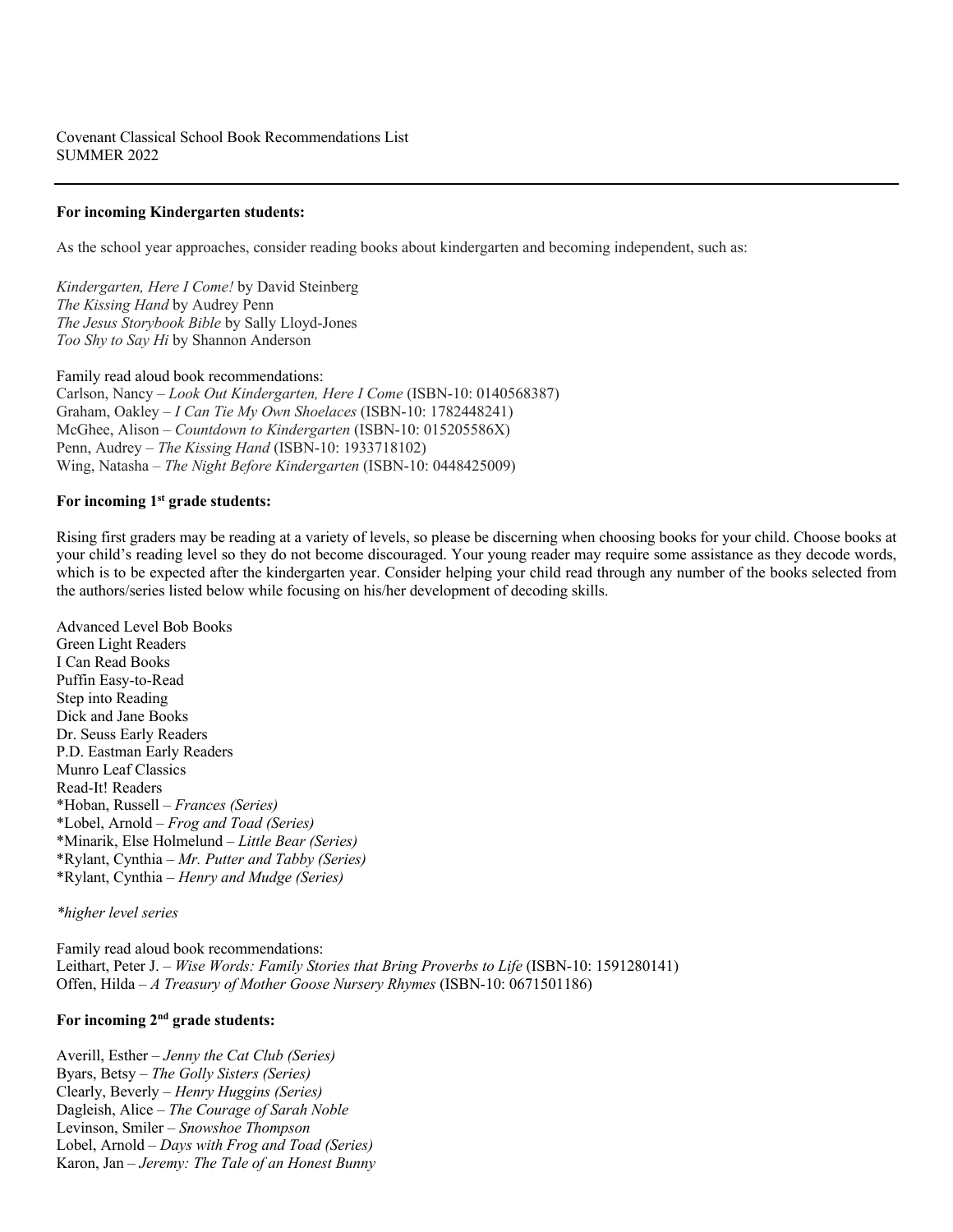McCloskey, Robert – *Homer Price (Series)* Parish, Peggy – *Amelia Bedelia (Series)* Rylant, Cynthia – *The High-Rise Private Eyes (Series)* Sharmat, Marjorie Weiman – *Nate the Great (Series)* Stevens, Janet and Susan Stevens Crummel – *And the Dish Ran Away with the Spoon*

## **For incoming 3rd grade students:**

Banks, Lynne – *The Indian in the Cupboard* Bulla, Clyde R. – *Riding the Pony Express* Bulla, Clyde R. – *Shoeshine Girl* Cleary, Beverly – *The Mouse and the Motorcycle* Cleary, Beverly – *Henry Huggins (Series)* Cleary, Beverly – *Ramona (Series)* Enright, Elizabeth – *The Saturdays* Enright, Elizabeth – *Thimble Summer* Estes, Eleanor – *Ginger Pye* Estes, Eleanor – *The Moffats* Grahame, Kenneth – *The Wind in the Willows* Haywood, Carolyn – *B is for Betsy (Series)* Henry, Marguerite – *Misty of Chincoteague (Series)* Kipling, Rudyard – *Just So Stories* Lenski, Lois – *Strawberry Girl* Lovelace, Maude Hart – *Betsy Tacy (Series)* McCloskey, Robert – *Homer Price (Series)* Silverstein, Shel – *Where the Sidewalk Ends* Sobol, Donald J. – *Encyclopedia Brown (Series)* Stewart, Trenton Lee – *Mysterious Benedict Society (Series)* Warner, Gertrude Chandler – *The Boxcar Children (Series)* Wilder, Laura Ingalls – *Little House on the Prairie (Series)*

# **For incoming 4th grade students:**

Burnett, Frances Hodges – *Little Lord Fauntleroy* Dixon, Franklin – *The Hardy Boys (Series)* Fleischman, Sid – *The Whipping Boy* Jacques, Brian – *Redwall (Series)* Keene, Carolyn – *The Nancy Drew Mystery Stories (Series)* Kipling, Rudyard – *The Jungle Book* Lewis, C.S. – *A Horse and His Boy* Little, Jean – *Mine for Keeps* Lofting, Hugh – *Dr. Doolittle (Series)* MacDonald, George – *The Princess and the Goblin* Montgomery, L. M. – *Anne of Green Gables (Series)* Nesbit, Edith – *Five Children and It* Norton, Mary – *The Borrowers (Series)* Porter, Eleanor – *Just David* St. John, Patricia – *Treasures of the Snow* Vernon, Louise – *The Beggar's Bible*

## **For incoming 5th grade students:**

Anderson, Laurie Halse – *Chains* Anderson, Laurie Halse – *Forge* Anderson, Laurie Halse – *Ashes* Benge, Janet and Geoff – *Christian Heroes: Then and Now (Series)* Burnett, Frances Hodgson – *The Little Princess* Burnett, Frances Hodgson – *The Lost Prince* Lewis, C.S. – *Prince Caspian* MacDonald, George – *The Light Princess* O'Dell, Scott – *Island of the Blue Dolphins* O'Dell, Scott – *Sarah Bishop*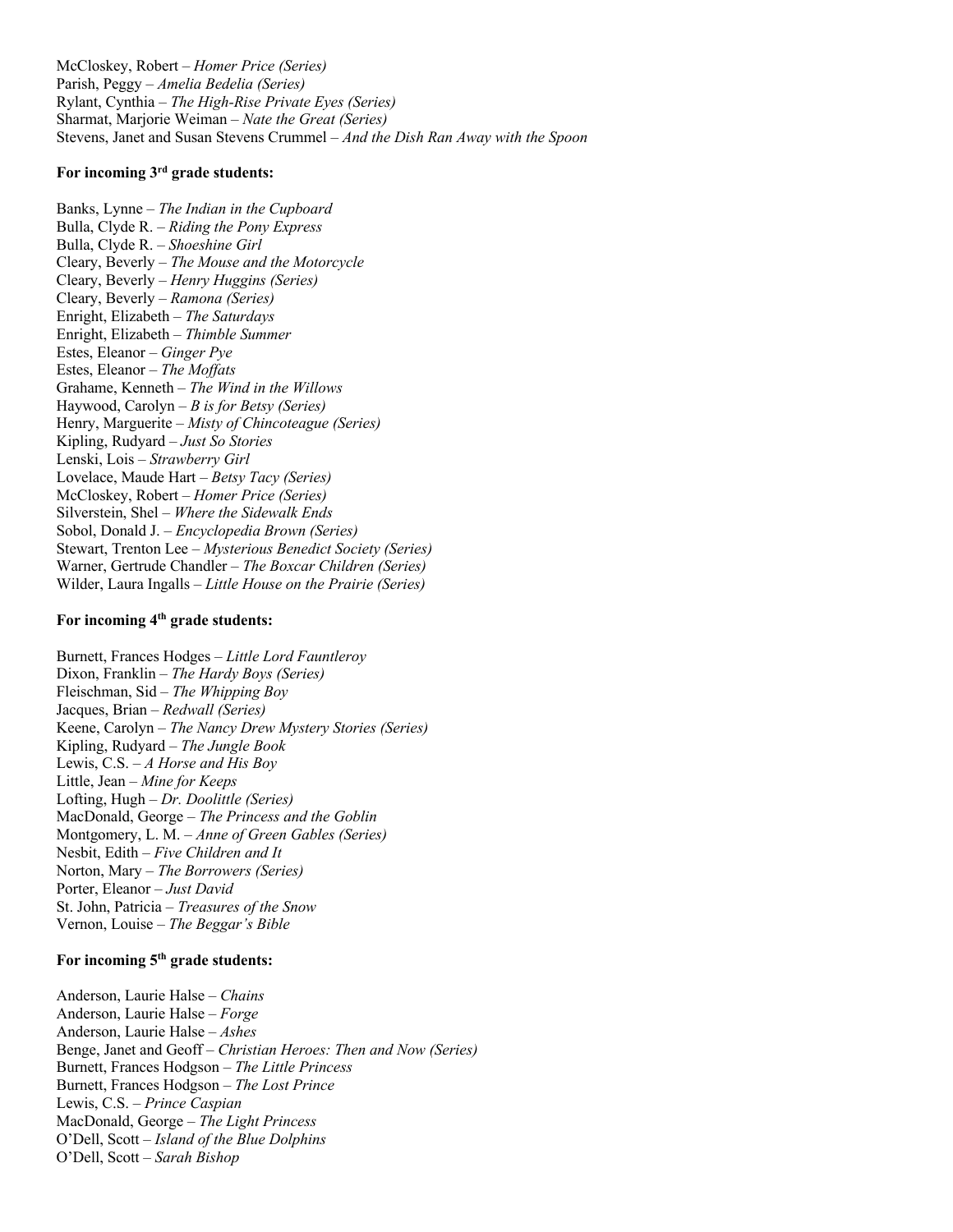Porter, Eleanor H. – *Pollyanna* Rawls, Wilson – *Summer of the Monkeys* Spyri, Johanna – *Heidi* Stevenson, Robert Louis – *Kidnapped* Stevenson, Robert Louis – *Treasure Island* Wyss, Johan – *Swiss Family Robinson*

## **For incoming 6th grade students:**

Alcott, Louisa May – *Little Women* Christie, Agatha – *And Then There Were None* Curtis, Christopher Paul – *The Watson's Go to Birmingham* Field, Rachel – *Hitty* Finley, Martha – *Life of Faith (Series)* Gilbert, Henry – *Robin Hood* Henty, G. A. – *The Boy Knight; Among Malay Pirates; Freedom's Cause; et. al.* Bitton-Jackson, Livia – *I Have Lived a Thousand Years* Kipling, Rudyard – *The Jungle Book* Lewis, C.S. – *The Silver Chair* Lewis, C.S. – *The Last Battle* London, Jack – *Call of the Wild* London, Jack – *White Fang* Montgomery, L.M. – *Anne of Green Gables* O'Dell, Scott – *The King's Fifth* Paterson, Katherine – *Bridge to Terabithia* Raskin, Ellen – *The Westing Game* Rawls, Wilson – *Where the Red Fern Grows* Swift, Jonathan – *Gulliver's Travels* Tolkien, J.R.R. – *The Fellowship of the Ring* Twain, Mark – *The Prince and the Pauper* Twain, Mark – *The Adventures of Huckleberry Finn* Verne, Jules – *Around the World in Eighty Days* Verne, Jules – *From Earth to Moon* Verne, Jules – *Twenty Thousand Leagues Under the Sea* Wyss, Johann – *Swiss Family Robinson* Sachar, Louis – *Holes*  Sutcliffe, Rosemary – *Eagle of the Ninth*

# **For incoming 7th through 8th grade students:**

Adams, Richard – *Watership Down* Armstrong, William – *Sounder* Avi – *The True Confessions of Charlotte Doyle* Card, Orson Scott – *Ender's Game* Carroll, Lewis – Alice *in Wonderland* Carroll, Lewis – *Through the Looking Glass* Cather, Willa *– O Pioneers!* Chesterton, G. K. – *Father Brown, The Essential Tales* Christie, Agatha – *Death on the Nile* Crane, Stephen – *The Red Badge of Courage* Douglas, Lloyd C. – *The Robe* Eliot, George – *Middlemarch*  Eliot, George *– Silas Marner* Frank, Anne – *Diary of a Young Girl* Goldman, William – *The Princess Bride* Gunther, John – *Death Be Not Proud* Henty, G. A*. – Winning His Spurs* Herbert, Frank – *Dune* Hurnard, Hannah – *Hinds' Feet on High Places* Juster, Norton – *The Phantom Tollbooth* Lewis, C. S. – *Out of the Silent Planet* (Space Trilogy) Lewis, C. S. – *Screwtape Letters*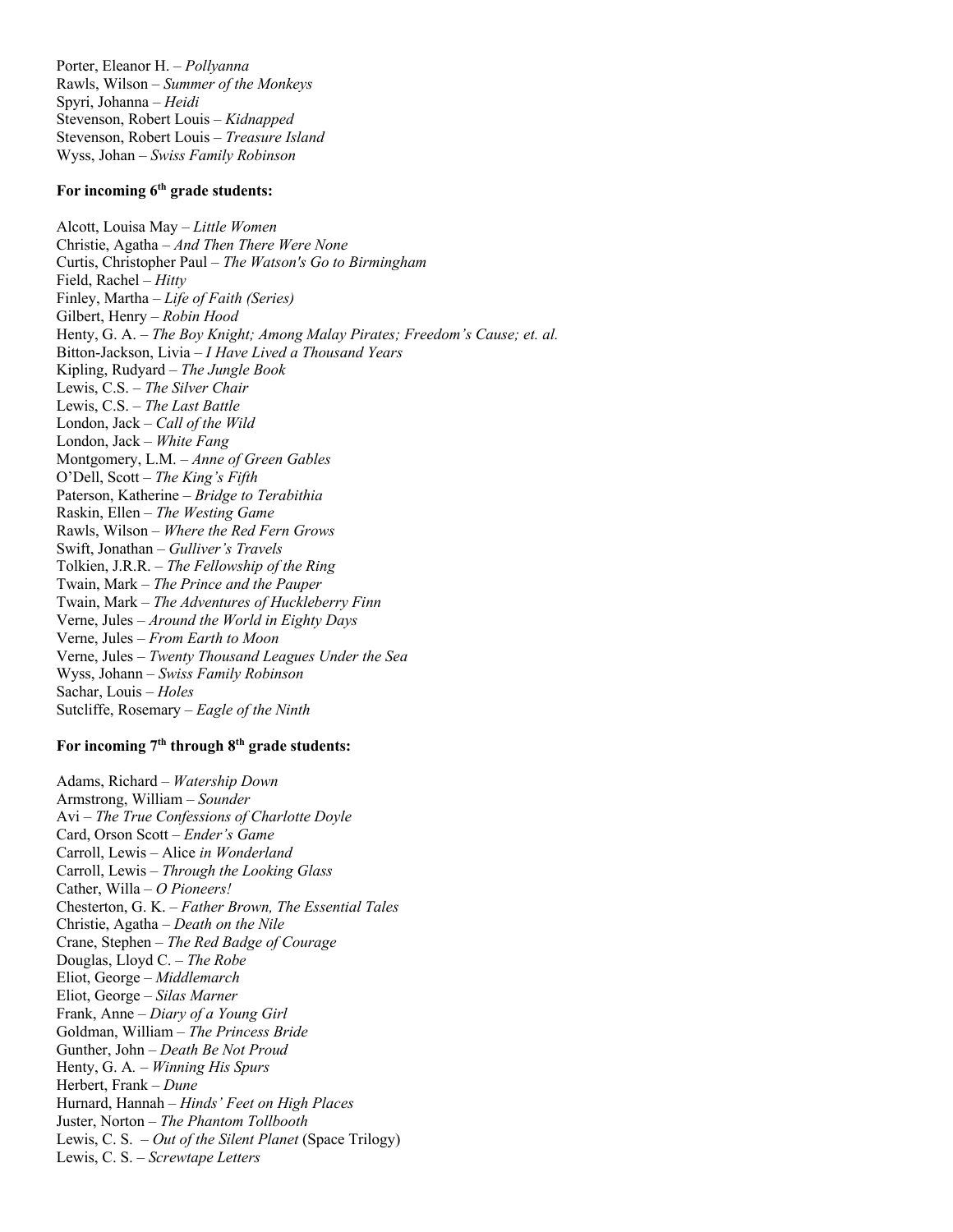Kane, Ben – *The Silver Eagle*  Keyes, Daniel – *Flowers for Algernon* Kipling, Rudyard – *The Jungle Book* Kipling, Rudyard – *Kim* Montgomery, L. M. – *Anne of Green Gables* O'Dell, Scott – *Island of the Blue Dolphins* Pyle, Howard – *Otto of the Silver Hand* Sayers, Dorothy – *Whose Body?* (Lord Peter Wimsey Series) Stevenson, Robert Louis – *Dr. Jekyll and Mr. Hyde* Stevenson, Robert Louis – *Kidnapped* Sutcliff, Rosemary – *Eagle of the Ninth* Twain, Mark – *A Connecticut Yankee in King Arthur's Court* Twain, Mark – *The Prince and the Pauper*  Twain, Mark – *Pudd'nhead Wilson* Tolkien, J. R. R. – *Fellowship of the Ring* Tolkien, J. R. R. – *The Two Towers* Tolkien, J. R. R. – *The Return of the King* Verne, Jules – *Around the World in Eighty Days*  Verne, Jules – *20,000 Leagues Under the Sea* Wodehouse, P. G. – *Carry on Jeeves* Wodehouse, P. G. – *The Inimitable Jeeves* Wodehouse, P. G. – *Very Good, Jeeves!* Wyss, Johann David *– The Swiss Family Robinson*

## **For incoming 9th through 12th grade students:**

Abbott, Edwin – *Flatland* Austen, Jane – *Emma* Austen, Jane – *Persuasion* Austen, Jane – *Sense and Sensibility* Boccaccio – *The Decameron* Bolt, Robert – *A Man for All Seasons* Bradbury, Ray *– Dandelion Wine* Bradbury, Ray *– Fahrenheit 451* Brontë, Charlotte – *Jane Eyre* Brontë, Emily – *Wuthering Heights* Bunyan, John – *Pilgrim's Progress* Chesterton, G. K. – *The Man Who Was Thursday* Clarke, Arthur C. – *2001: A Space Odyssey* Cooper, James Fenimore *– Last of the Mohicans* Dickens, Charles – *Great Expectations* Dickens, Charles – *Hard Times* Dickens, Charles – *Oliver Twist* Dinesen, Isak – *Out of Africa* Dostoevsky, Fyodor – *The Brothers Karamazov* Dostoevsky, Fyodor – *The Idiot* Dumas*,* Alexander – *The Count of Monte Cristo* Dumas*,* Alexander – *The Three Musketeers* Eliot, T. S. – *Murder in the Cathedral* Ellison, Ralph – *The Invisible Man* Faulkner, William – *The Reivers* Faulkner, William – *The Unvanquished* Flaubert, Gustave – *Madame Bovary* Forster, E. M. – *A Passage to India* Gaarder, Jostein – *Sophie's World* Hardy, Thomas – *Tess of the d'Urbervilles*